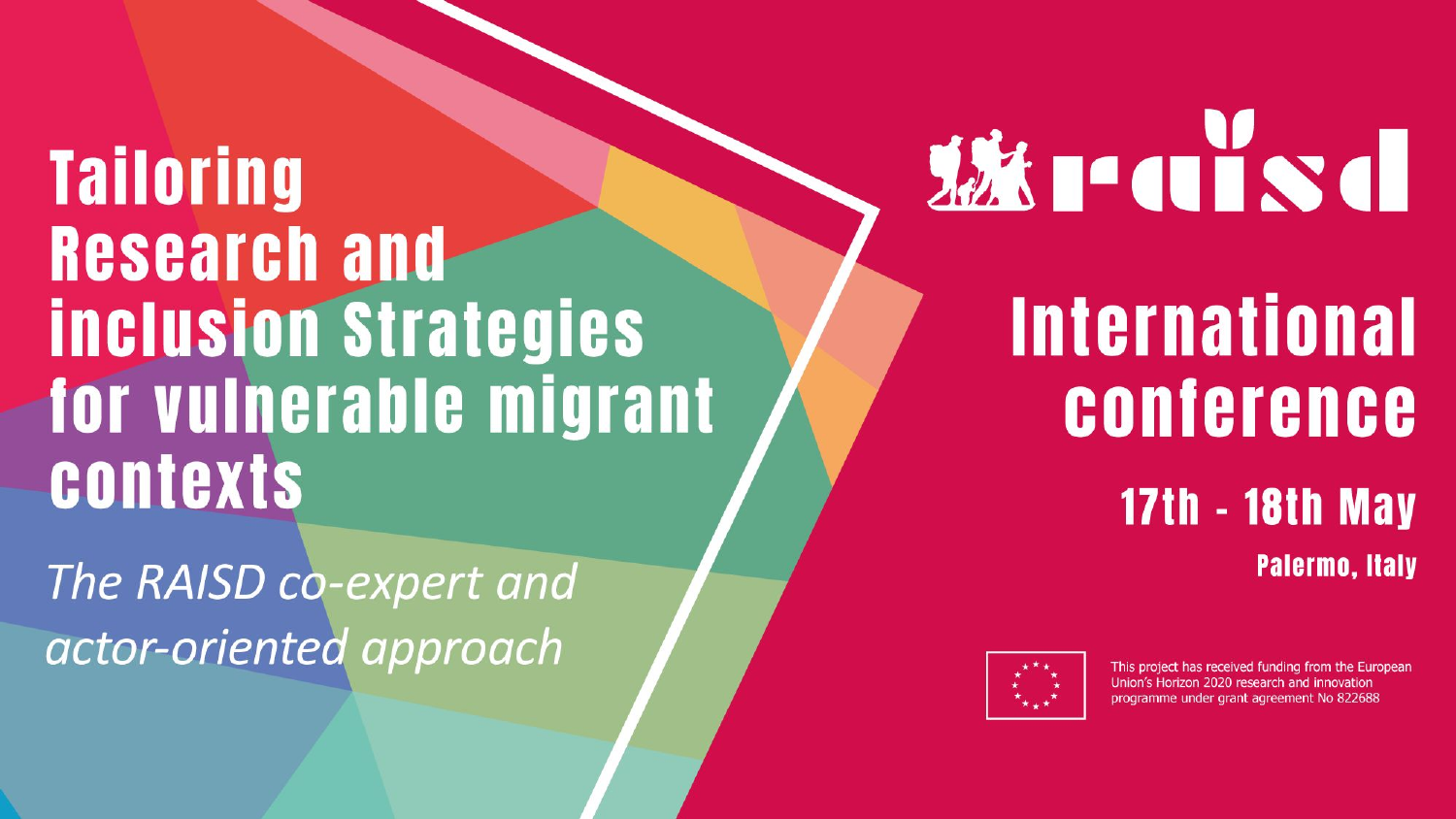### **XX raisa**



This project has received funding from the European Union's Horizon 2020 research and innovation programme under grant agreement No 822688

### Béla Soltész PhD

*Menedék – Hungarian Association for Migrants*

Responsiveness through TAIS (Tailored Attention and Inclusion Strategies)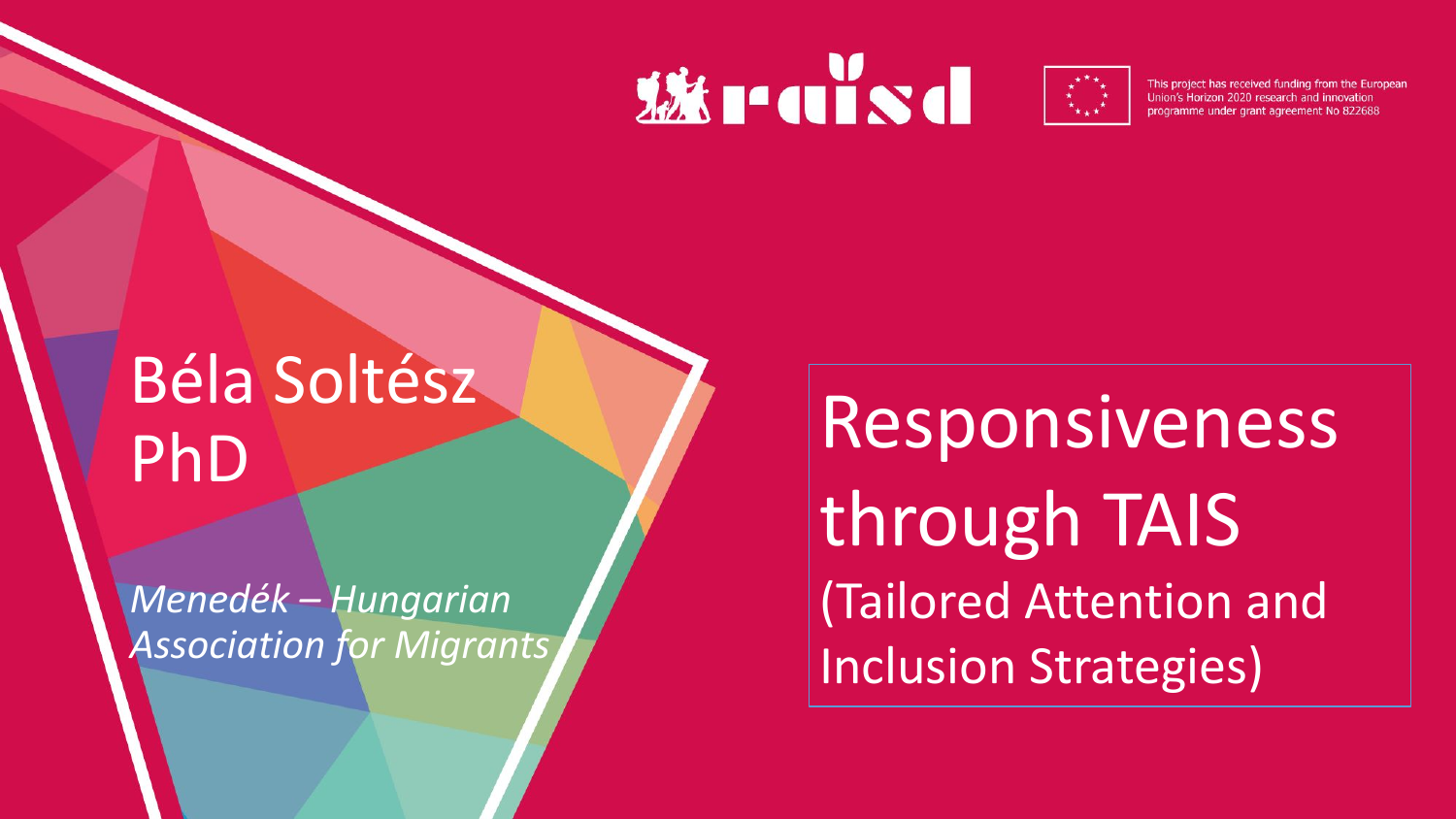

### **Participants of the panel discussion**

- **• Liisa Hänninen**, Universidad Complutense de Madrid (Spain)
- **• Luisa Ardizzone**, CESIE (Italy)
- **• Martta Myllylä**, Helsinki University (Finland)
- **• Bernadette Daragics**, Menedék Hungarian Association for Migrants (Hungary)
- **• Deniz Kılıç and Duygu Keçeli**, Anadolu University (Turkey)
- **• Kefya Khoder**, Yarmouk University (Jordan)
- **• Ahmad Faraj**, Lebanese International University (Lebanon)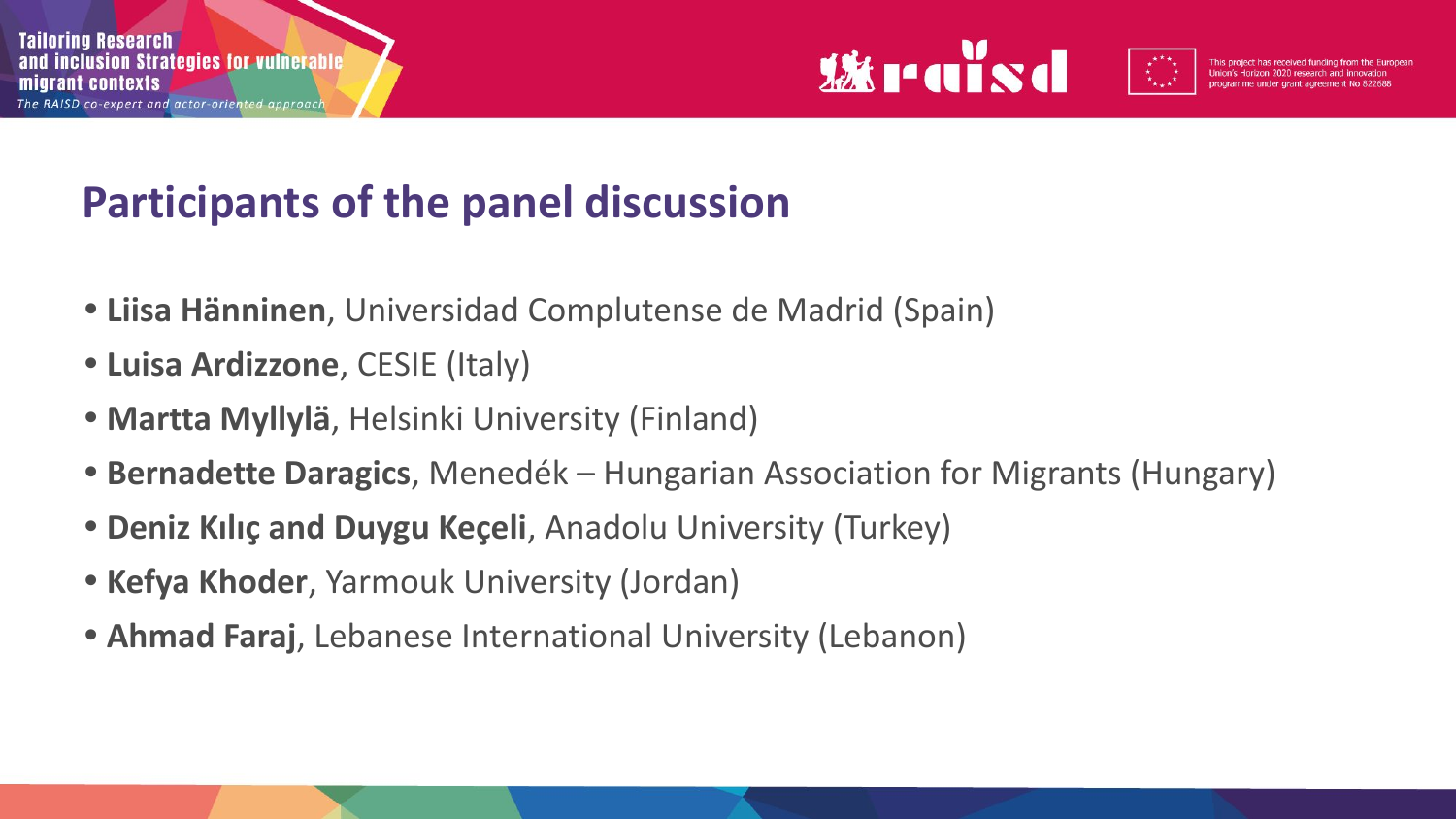

### **What is a TAIS?**

- The acronym "TAIS" stands for **"Tailored Attention and Inclusion Strategies".**
- It means implementing **innovative, tailored and personalized services** designed to respond to the specific needs of one of the **vulnerable groups** detected after carrying out interviews with vulnerable individuals and working with stakeholders in the framework of the Action Research Units (ARU).
- National **teams of TAIS implementation** (Finland, Hungary, Italy, Jordan, Lebanon, Spain, Turkey) included, on one hand, consortium member partners. On the other hand, stakeholders (organizations, specialists, activists, civil society, etc.) in each country took part in the work of the ARU and in developing the TAIS.
- The tentative **timeframe** of TAIS implementation was set as follows:
	- Round 1: 15 April 2020 15 November 2020
	- Round 2: 15 November 2020 15 April 2021
	- Round 3: 15 April 2021 15 November 2021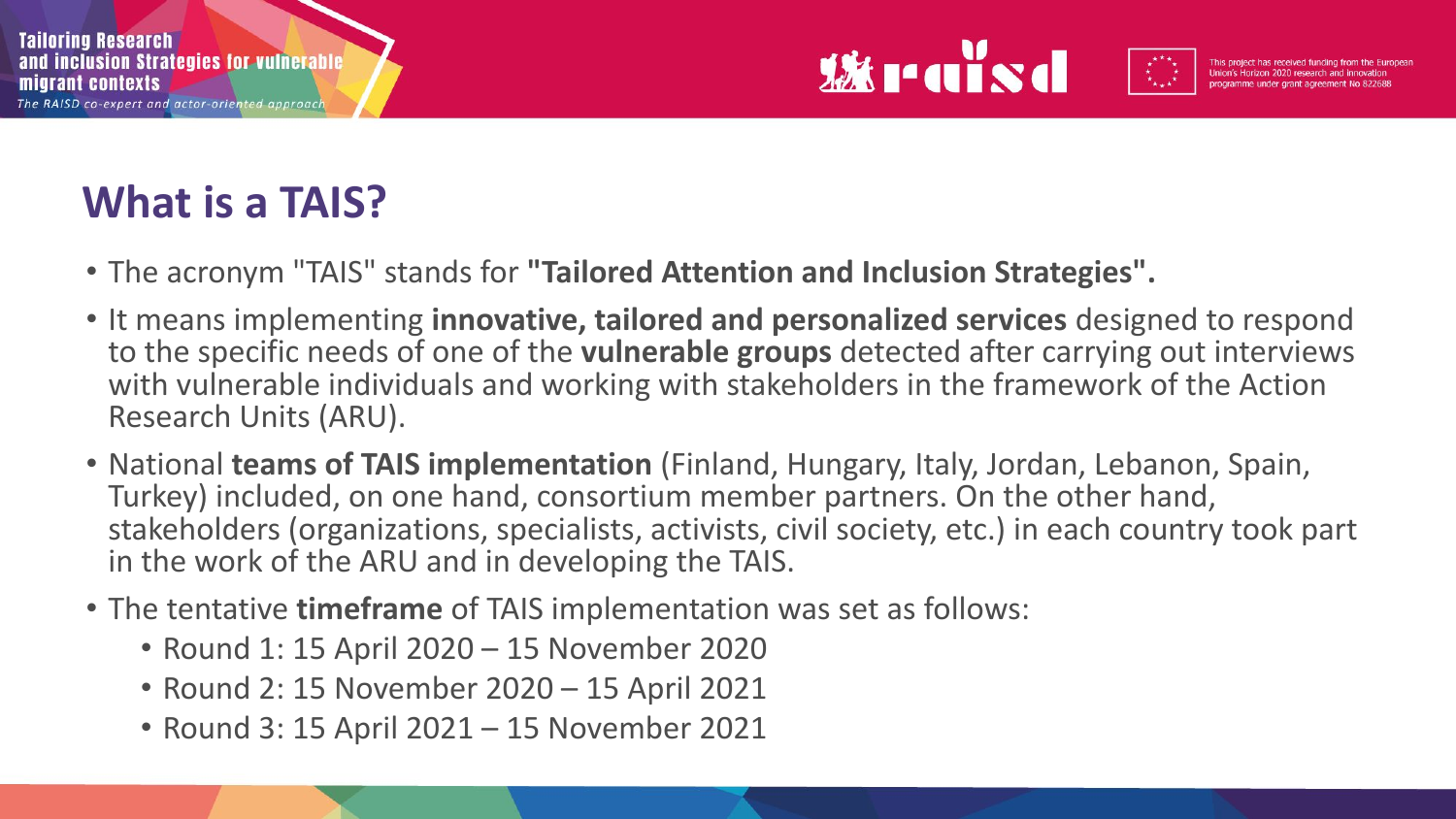

### **Aims, challenges and solutions**

- TAIS was conceptualized having in mind the social and political "ecosystem" in which it would take place. **Three levels of intervention** were distinguished:
	- **• Micro** level: individual / interpersonal. Family and affective-emotional context.
	- **• Meso** level: institutional. Interactions with communities of origin, receiving communities during transit and at destination, contexts of groups and associations, etc.
	- **• Macro** level: policy / law. It was very unlikely that we could achieve results at the macro level during the project.
- **• Each TAIS was tailored to fit the local environment** and address the given vulnerability context. Therefore, the activities were diverse in order to respond to the specific needs of the vulnerable individuals.
- The **COVID-19 pandemic** broke out precisely when the implementation of the TAIS should have started, in the spring of 2020. The immediate effect of the emergency situation was a lockdown that made personal meetings, workshops, courses etc. unfeasible.
- Many of the activities could be continued and carried out online. Others had to be re-designed completely.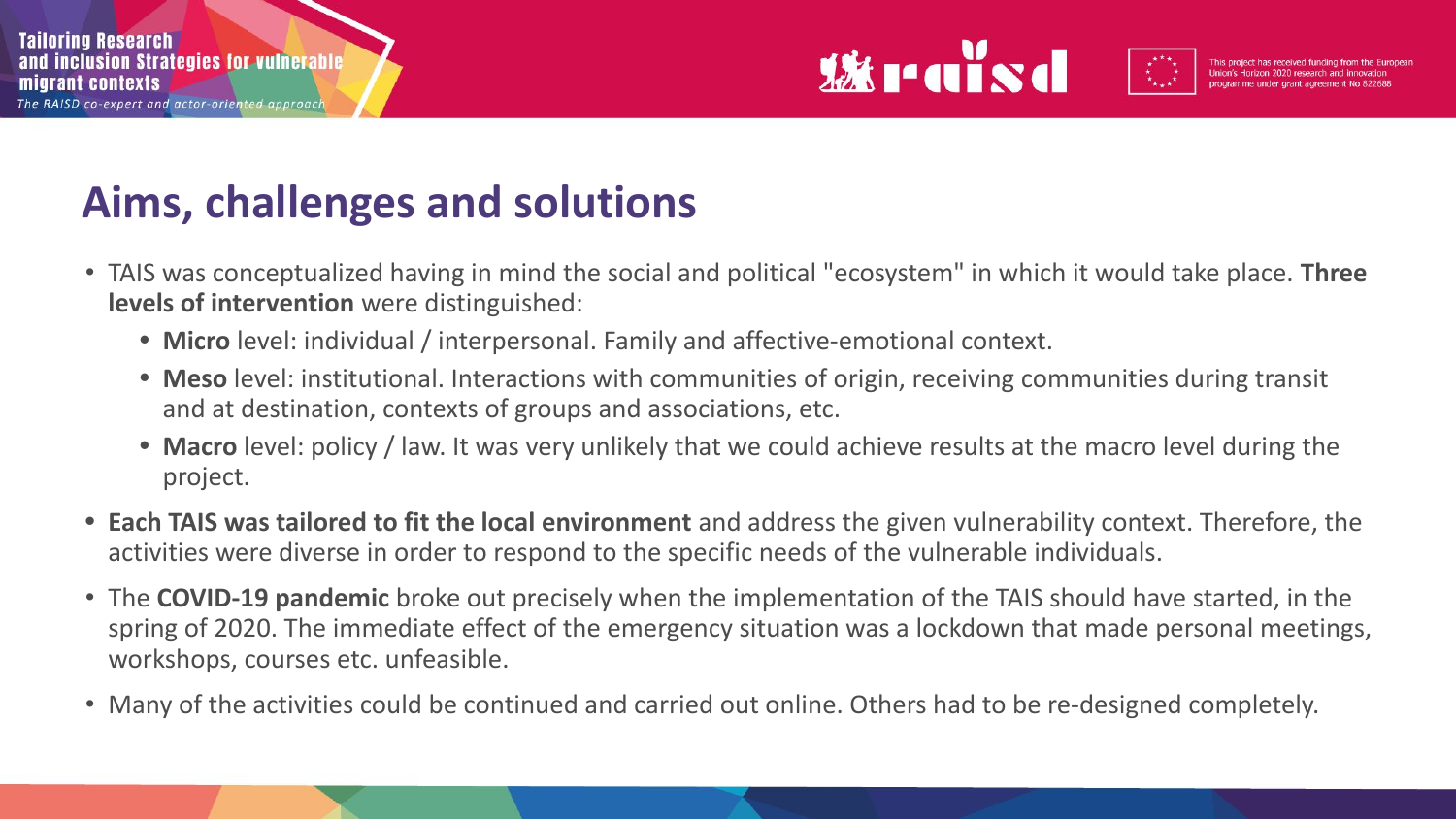

### **TAIS design and layout 1.**

- In **Finland,** the TAIS was designed in the form of two parallel pilot activities. The multilingual online forum's target group was young asylum-seeking men with few social connections with particularly Finnish-speaking men, whereas the other was designed to develop already existing child-care services in the asylum seekers´ reception centres for families living there.
- In **Hungary,** the objective of the TAIS was to pilot a trajectory monitoring toolbox for social workers working with refugees to recognise and assess the context of their vulnerability.
- In **Italy,** the actual piloting of "ALL you can LEARN" involved Forcibly Displaced Women living and/or exposed to highly vulnerable situations and conditions, victims of human trafficking currently living in Sicily, originally from African countries.
- In **Jordan,** the TAIS aimed to provide psychological support for refugees together with online trainings about financial, legal and health awareness.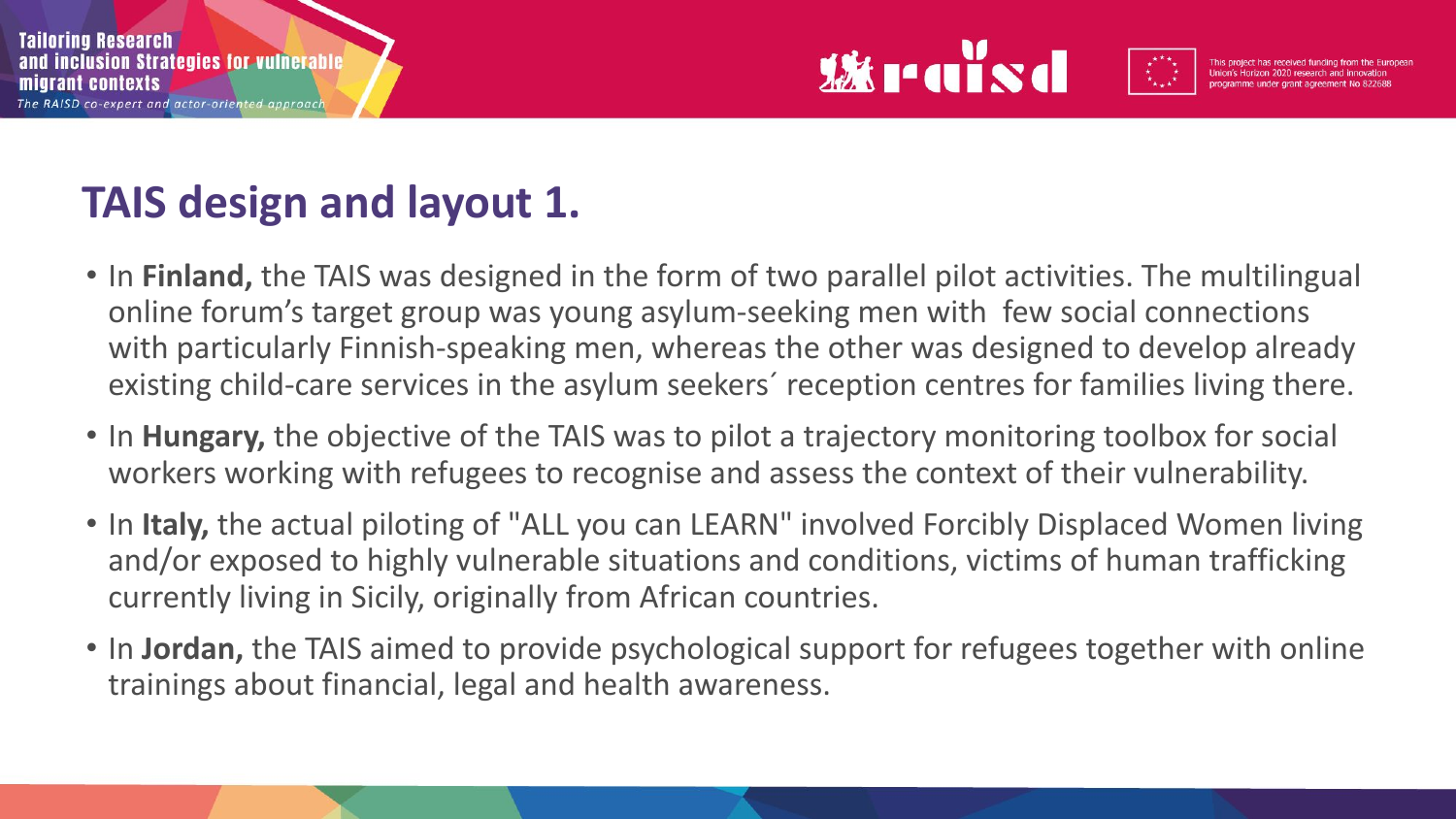

#### **TAIS design and layout 2.**

- In **Lebanon,** the TAIS promoted health awareness among Syrian refugees living in camps. The COVID-19 emergency made it necessary to combine simple awareness-raising activities with a more strategic approach via trainings focusing on social and emotional well-being.
- The TAIS in **Spain** consisted of a training and counselling program for self-employment for Sub-Saharan women seeking international protection, whose application has been accepted, rejected or is pending.
- The team in **Turkey** designed the TAIS to focus on the monitoring of social integration of vulnerable FDPs through a series of workshops to enhance the capacities and awareness for various stakeholders.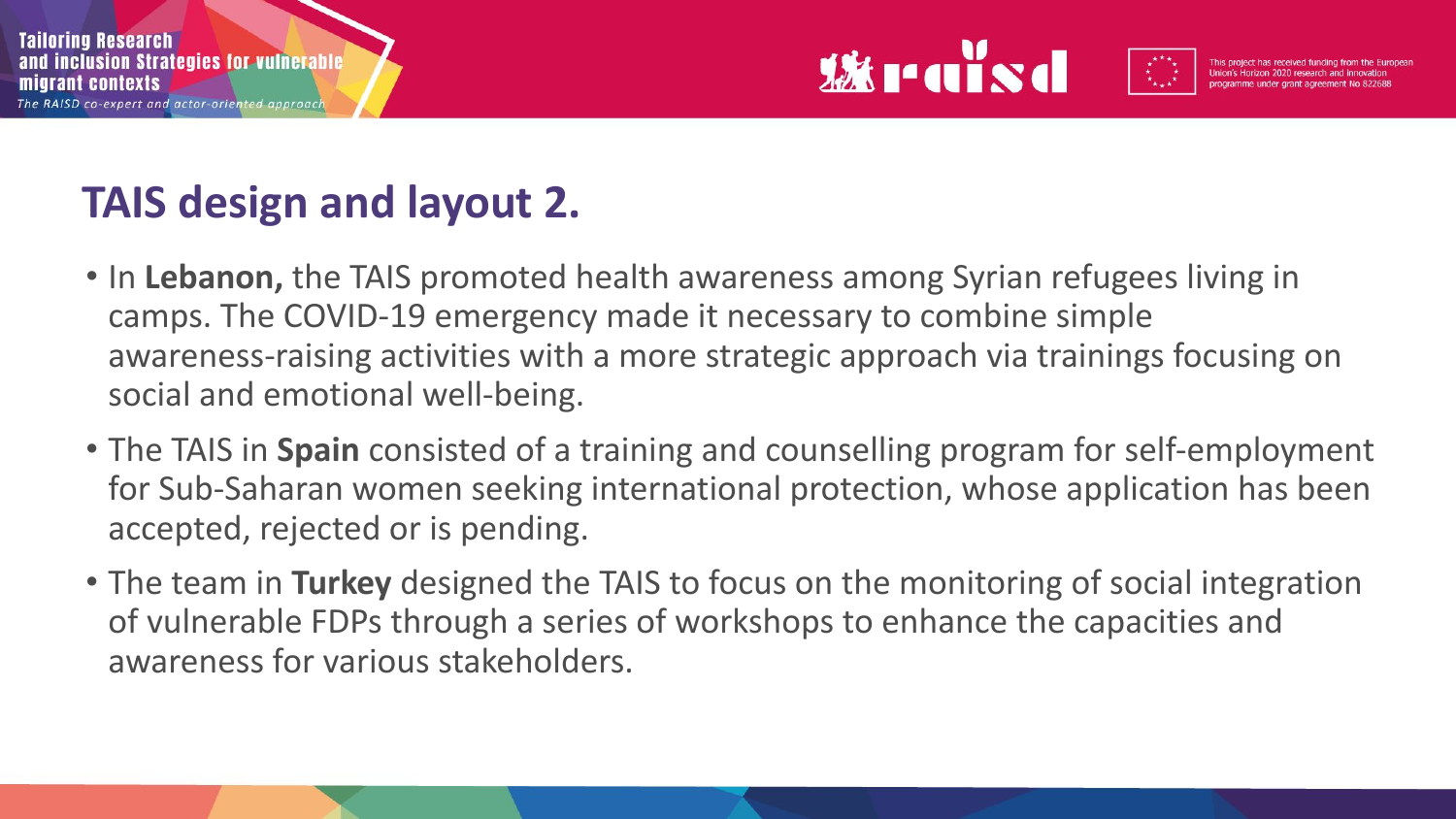



#### **Questions for the panel discussion**

**1. The idea of "tailoring".** How did you build up a "tailor-made" attention / inclusion strategy? How could you set the goals and choose the methods?

**2. The level of intervention: micro or meso.** Did you provide direct support to FDP, or did you target professionals who work with FDP? What was the reason behind your choice?

**3. Mitigating the COVID effect.** How could you overcome the difficulties related to the pandemic / lockdown situation?